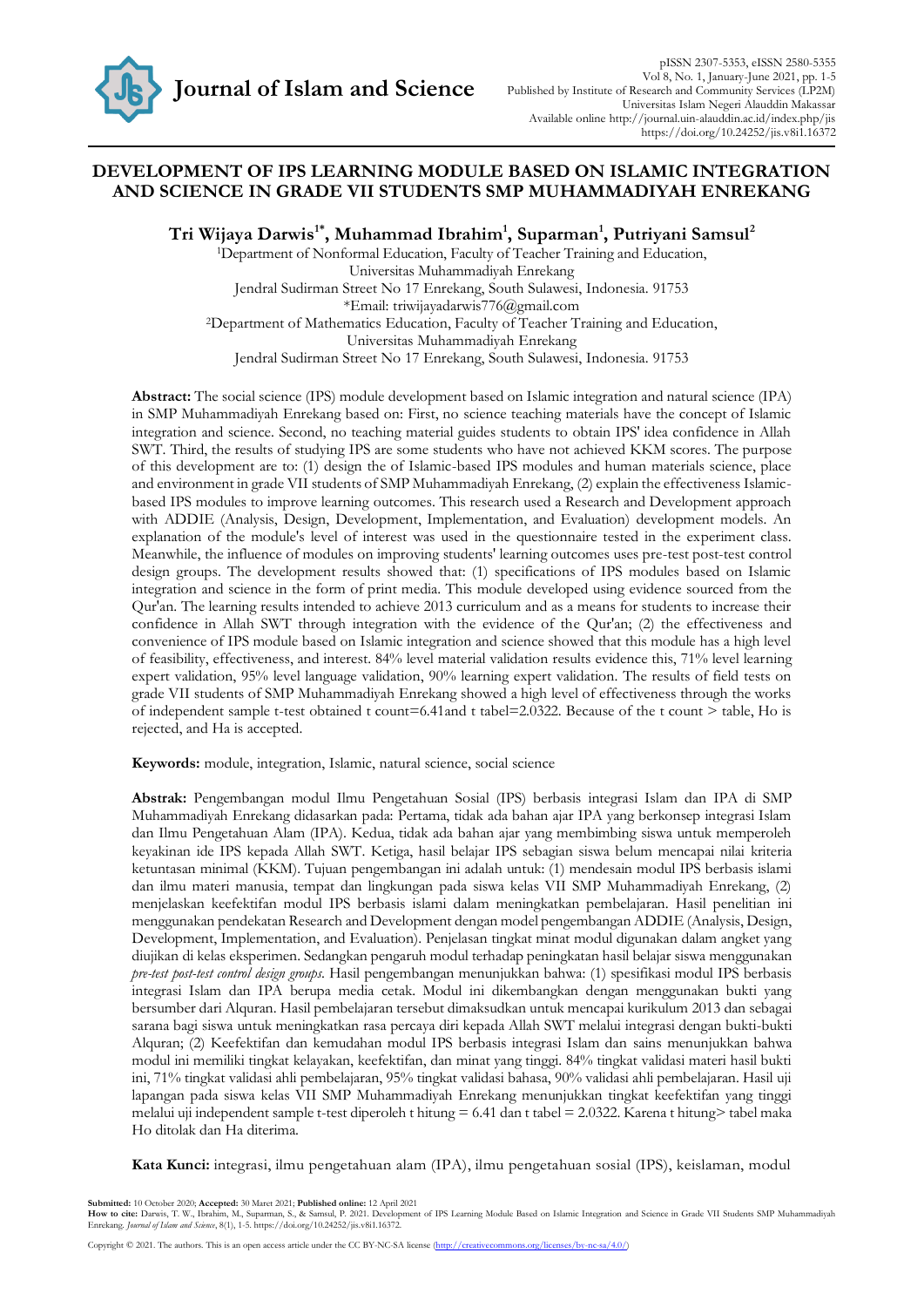### **Introduction**

The 2013 curriculum oriented towards developing students' character education demonstrated by the integration between subjects and education levels. So is the affective, cognitive, and psychomotor aspects. The 2013 curriculum aims to prepare Indonesians to have the ability to live as private and citizens who are believers, productive, creative, innovative, and practical and able to contribute to the lives of people, countries, countries, and world civilizations. Character values implemented in the 2013 curriculum developed in students through two attitudes, spiritual and social (Gusvian, 2016; Maba, 2017). The spiritual aspect is to live the teachings of religion that he embraces while the social factors include honest behavior, discipline, responsibility, manners, caring environment, and confidence in interacting with the environment (Yulianti et al., 2016; Sholekah, 2020).

Teaching materials as one of the learning media has a vital role in the learning process, a reference for students and teachers to improve learning effectiveness. For students, teaching materials become reference materials that are absorbed in the learning process to become knowledge. To develop learning products that are worth utilizing, and according to the needs, lecturers must do research and development research. Research like this will focus more on producing and developing products worth using and suiting students' needs (Tegeh & Kirna, 2013).

It was related to the development of teaching materials as one of the innovative and creative efforts in the field of education, many real things that affect the quality of an educational program such as the quality of students, the quality of teachers, the availability of teaching materials, curriculum, facilities, facilities, management, and so on. As one of the components in education, teaching materials in various types is one factor that affects the quality of education. In the perspective of educational technology, teaching materials categorized as part of the learning media (Budiarti, 2015).

The module of one of the subjects that need to be developed is IPS. In social science learning, students must discover for themselves the various knowledge they need, either rediscovering or finding something new. Students expected to develop skills in observing, classifying, communicating, measuring, predicting, and concluding in the learning process to prove a concept; thus, the student will play an active and interested role so that his learning motivation will increase as the learning results. The learning process can ideally actively engage students. The learning process in class is directed to the child's ability to memorize information only without understanding the information he or she remembers for daily life. It applies to all subjects; significantly, IPS cannot develop a child's ability to think critically and systematically because thinking learning strategies are not used well in every learning process in the classroom (Rosa, 2015; Susilo et al., 2016).

The study of IPS, which studies social sciences, is in the Qur'an which is found in surah al-Maidah verse 48 below:



Meaning:

"*And We have revealed to you, [O Muhammad], the Book in truth, confirming that which preceded it of the Scripture and as a criterion over it. So judge between them by what Allah has revealed and do not follow their inclinations away from what has come to you of the truth. To each of you We prescribed a law and a method. Had Allah willed, He would have made you one nation [united in religion], but [He intended] to test you in what He has given you; so race to [all that is] good. To Allah is your return all together, and He will [then] inform you concerning that over which you used to differ".*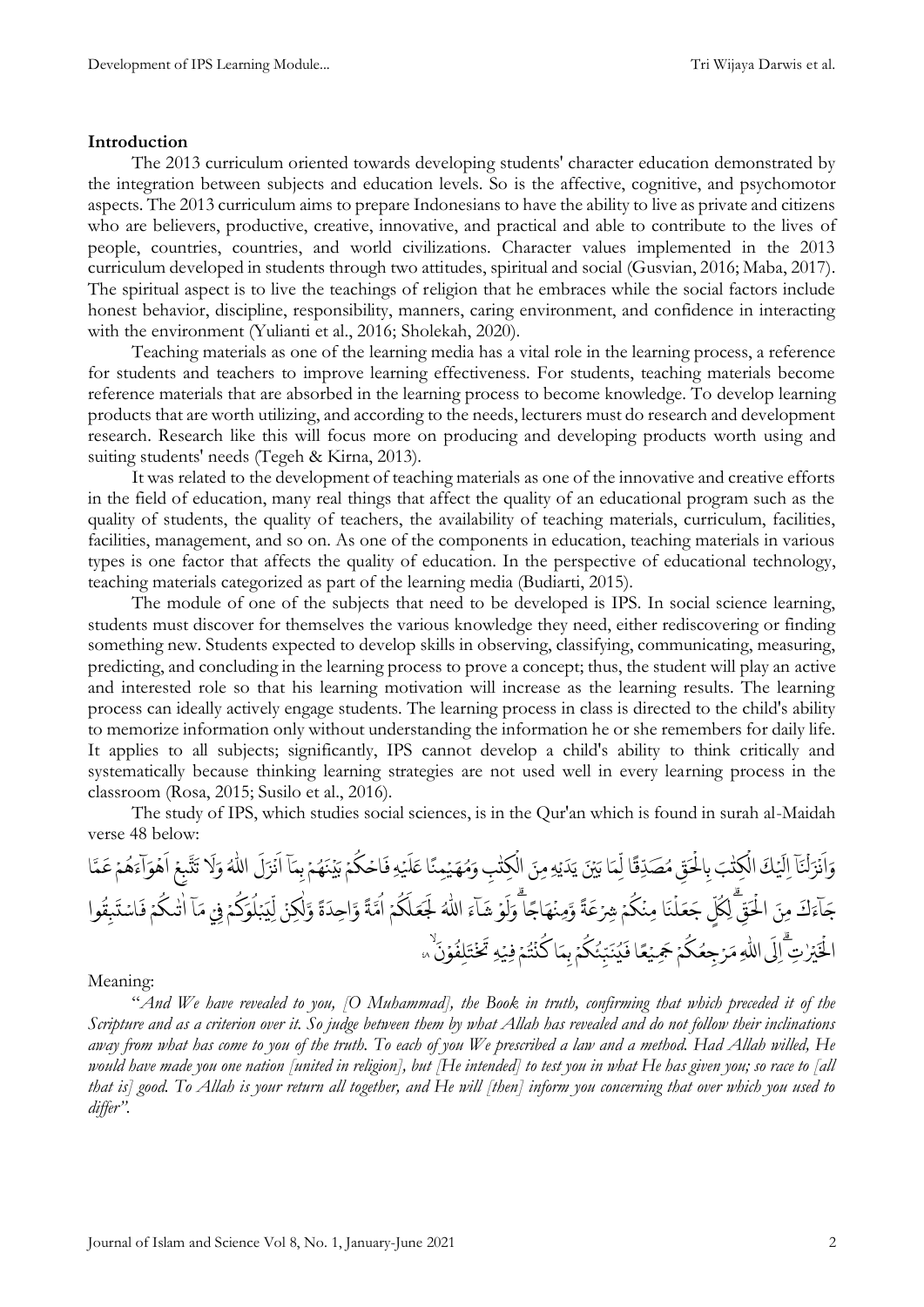Surah Yunus verse 6-7, 56 said:

َّ ا ى ِ ن ِ ِف ف ا َ ِل ت ْ اخ ِ ل ْ ي َّ ال ِ ار َ ه َّ الن َ و ا َ م َ و َ ق َ ل َ خ ُ ٰ اّلل ى ِ ِت ف ٰ و ٰ م ِض السَّ ْ ر َ ا ْ ال َ ت و ٰ ي ٰ ا َ م ل ْ و َ ق ِ ل َ ن ْ و ُ ق َّ ت َّ ي ٦ َّ ِ ن ا َ ن ْ ِذي َّ ال ا َ ل َ ن ْ و ُ ج رْ َ ي ا َ ن َ اۤء َ ِق ل ا ْ و ضُ َ ر َ و وِة ٰ ي َ ح ْ ال ِ ب ا َ ي ْ ن ُّ الد ا ْ و ُّ َٔـن َ م ْ اط َ و ا َ ِه ب َ ن ْ ِذي َّ ال َ و ْ م ُ ه ْ ن َ ع ا َ ن ِ ت ٰ ي ٰ ا َ ن ْ و ُ ِفل ٰ غ ٧

Meaning:

*"Indeed, in the alternation of the night and the day and [in] what Allah has created in the heavens and the earth are signs for a people who fear Allah. Indeed, those who do not expect the meeting with Us and are satisfied with the life of this world and feel secure therein and those who are heedless of Our signs".*

> َ و ُ هوَ يَخَى ׇ֢֦֧֢֦֧֢֧֧֧֧֧֧֧֧֚֚֚֚֚֚֡֝֝֝֓֝֓֝֓֝֬֝֓֝֬֝֓֝֬֜֓֝֬֝֓ ْ ح ر<br>' يَحْيِ وَيُمِيْتُ وَاِلَيۡهِ ؙ<br>; .<br>. ہ<br>آ ِال َ و  $\ddot{\cdot}$ ِ<br>تَرۡجَعُوۡنَ ْ تزجَعَوُن ہ

#### Meaning:

*"He said, "And who despairs of the mercy of his Lord except for those astray?"*

The above verse describes ummah wahidah as a condition that does not happen, but God wants him to make man as ummah wahidah, but God wants to test man against his gift. And whosoever disbelieves in Allah and His Lord, he will not be wronged, nor will he be wronged. From the above verses, it can be understood that ummah wahidah contains human meaning despite having differences with each other, both in terms of perception, ideas and thoughts and desires, and expectations that are the cause of conflict, but they can unite to achieve goals, hopes, and wishes together. However, people's tendency to deal with conflict often leads in a negative direction, so there needs to be an intermediary so that the competition does not taper towards the division of the people.

People do not detach from social life. Man is referred to as a social being because man cannot stand alone, but everything always requires others for his life's prosperity. Each human being also has different characters; therefore, humans are unique ((Premack, 2010. Chapman & Huffman, 2018). These differences will have a positive impact and a negative impact on daily life. This is the role of the Qur'an as a guideline and intermediary for people (Ngafifi, 2014).

Based on the above facts, it is essential to integrate Islam and science in IPS' learning in the classroom. In addition to students are required to be able to master cognitive learning, but it is better to learn in the interest with Islamic nuances that are with verses of the Qur'an that support students more godfearing. These verses of the Qur'an also provide benefits for the application of social science in daily life to others and families (Aprizan & Oktarina, 2018).

#### **Materials and Methods**

Research is a type of gradually research and development. The resulting product was a teaching material of students in grade VII students of SMP Muhammadiyah Enrekang fundamental human matter, place, and environment. In developing teaching materials in the form of an IPS learning module based on Islamic integration and science in grade VII students of SMP Muhammadiyah Enrekang, researchers used a descriptive development model with the ADDIE learning model (Nadiyah & Faaizah, 2015; Listyotami et al., 2018). ADDIE development model consists of five stages: Analysis, Design, Development, Implementation, and Evaluation. This product was tested to get effectiveness and efficiency information. The subjects of the assessment were material content experts, product design experts, and learning experts. Simultaneously, the target of the user's test subjects is grade VII students of SMP Muhammadiyah Enrekang.

#### **Result and Discussion**

Expert assessment is carried out by four experts: 1) Expert teacher learning science practitioner at SMP Muhammadiyah Enrekang, 2) Learning design expert, 3) Language expert, and 4) Material expert/content. Lecturers of materials carry out an expert assessment of this material with qualifications of S2 in Sociology Things assessed in this module is the feasibility aspect of content, presentation,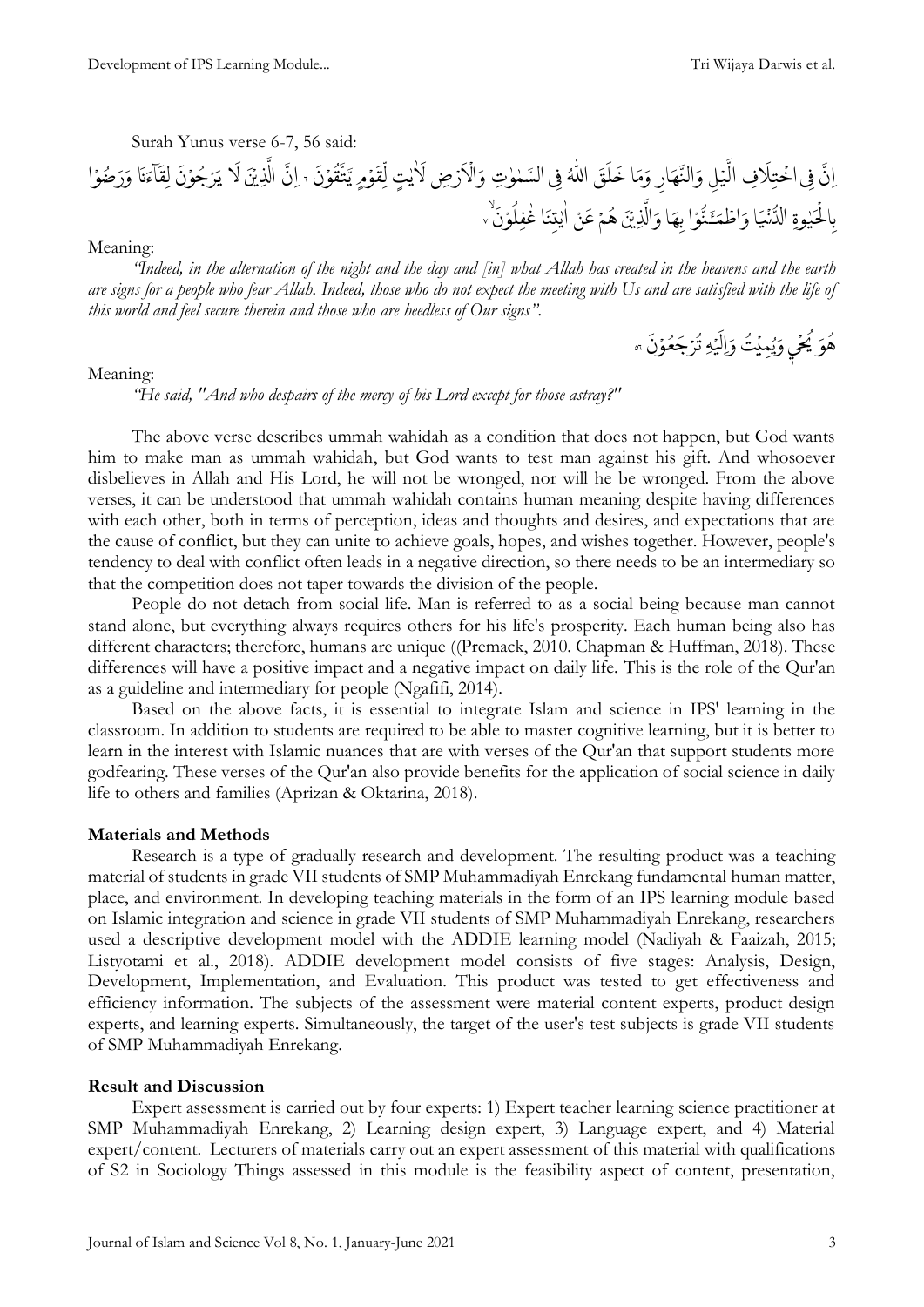language, and graffiti. The material expert assessment was obtained at an achievement percentage of 84%. According to the material expert, the number is 84% more than 60%, so this module is worth using.

A media expert lecturer does this study design expert with a master's qualification in education. The module size, cover design, content illustration, book content design, and graphic feasibility aspect is assessed in this module. The media expert assessment is called a percentage of achievement of 71%, which is more than 60%, so this module, according to learning design experts, is worth using.

A lecturer did this language expert with a Doctoral qualification in Education. The feasibility of content, presentation, language and aspects of graphic feasibility is assessed in this module. The media expert assessment has obtained a percentage of achievement of 95%, which is more than 60%, so this module, according to the language expert, is worth using.

This assessment of IPS learning practitioners is conducted by IPS teachers with minimum qualifications of a bachelor's degree in IPS or Sociology education. The feasibility of content, presentation, language and aspects of graphic feasibility is assessed in this module. According to practitioners, the number is 90% more than 60%, so this module is worth using. After four experts test the product, the product is further revised, and a trial of the product is carried out.

## **A. Individual Trial (One on One)**

The results of individual trials (one on one) tried to three students at SMP Muhammadiyah Enrekang obtained a percentage of 90% achievement. The number is 90% more than 60%, so this Islamic integration and science-based IPS Learning module are worth using for the next stage.

#### **B. Small-Group Evaluation**

The small group of trials represented by six students, namely two children representing well-skilled students, two medium/middle-class students, and two low-skilled students, tried at SMP Muhammadiyah Enrekang obtained an achievement percentage of 89%. The number is 89% more than 60%, so the IPS Learning module based on Islamic integration and science is worth using for the next stage.

## **C. Field Trials**

The trial results of the use of IPS module based on Islamic integration and science were conducted to 19 students of grade VII junior high school Muhammadiyah Enrekang, obtained a percentage achievement of 82%. The number is 82% more than 60%, so the IPS Learning module based on Islamic integration and science is worth using.

#### **D. Pre-Test and Post-Test Results**

Development products were tested for grading VII students of SMP Muhammadiyah Enrekang as an experimental class treated using an IPS module based on Islamic integration and science. Researchers took a class of 19 students in an experiment class. Pre-test results and Post-test class treatment to grade VII SMP Muhammadiyah Enrekang can be seen in **Figure 1**.